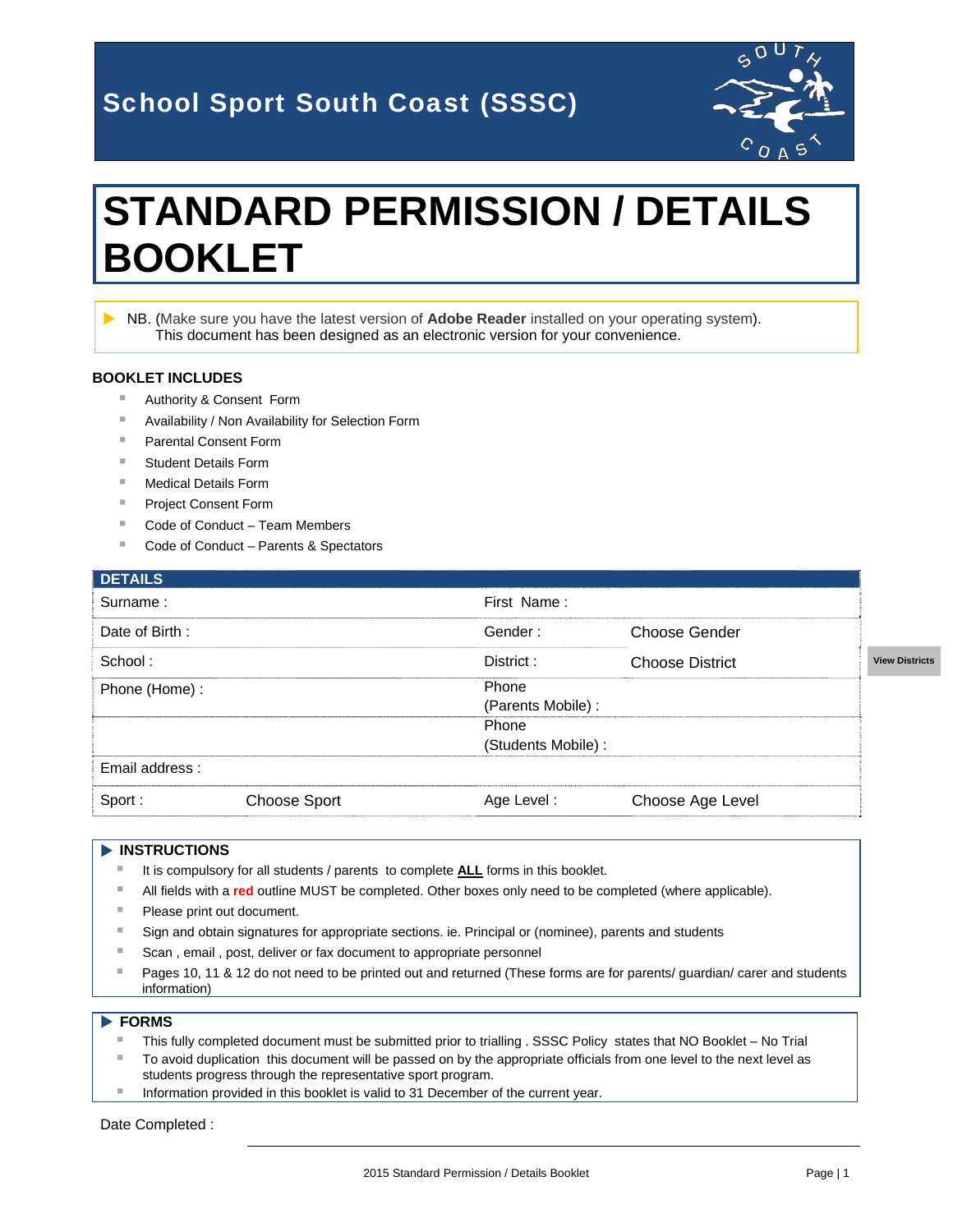### AUTHORITY & CONSENT FORM

#### (To share personal details and medical history)

| ≅umame.               |      | --<br>First<br>Name : |                  |
|-----------------------|------|-----------------------|------------------|
| <b>Birth</b><br>. Ate |      |                       | Gender           |
| ⊰n∩rt                 | inor | Level :<br>Age        | Choose Age Level |

#### **1. CONSENT GIVEN**

 On behalf of the individual identified on this consent form, the individual, the person or persons signing this Consent Form (the Signatory)\* grant consent to the Department of Education and Training. (the Department) and relevant medical professional in the event of accident or illness to use, record and disclose the individual's:

- Name and other identifying information (personal information); and
- Medical history.

 Note: If the individual is under 18yrs of age, the Signatory must be a parent or guardian of the Individual. The individual must also sign if he or she is under 18 and able to give and understand the consent. If the individual is 18 or older, the Signatory and the individual will be the same person.

#### **2. PURPOSE**

 The Department of Education and Training is collecting your child's personal details (Form B6) and medical history (Form B7) in accordance with the *Information Privacy Act 2009* and *section 426 Education (General Provisions) Act 2006*, in order to share your son/daughter's medical history with medical professionals in the event of accident or illness. The information will only be accessed by authorised employees within the Department of Education and Training.. This information will not be given to any other person or agency unless either you have given permission or it is required by law.

#### **3. DURATION**

 This authority and consent will continue for 12 months from the signature date. This Consent Form revokes and replaces all previous consent forms in relation to the individual.

#### **4. LIMITATIONS**

The individual or Signatory wishes to limit the consent in the following way

#### **AUTHORITY AND CONSENT**

 *I hereby authorise the obtaining on my behalf of such medical assistance as ………………………………………………….. .(name of Individual) may require in the event of accident or illness. I authorise the administering of anaesthetic if this is deemed necessary by the medical officer attending.* 

*I consent for authorised Department of Education and Training. employees to share:* 

- *My personal details, and*
- *The individual's personal details and medical history with relevant medical professionals in the event of accident or illness or as required by law.*

#### **STUDENT**

| <b>Student Signature:</b><br>(Student's signature only<br>required if 18 or over) | Date: | <b>SIGN HERE</b> |
|-----------------------------------------------------------------------------------|-------|------------------|
| <b>DEPARENT/GUARDIAN</b>                                                          |       |                  |
| <b>Parent / Guardian</b><br>Signature:                                            | Date: | <b>SIGN HERE</b> |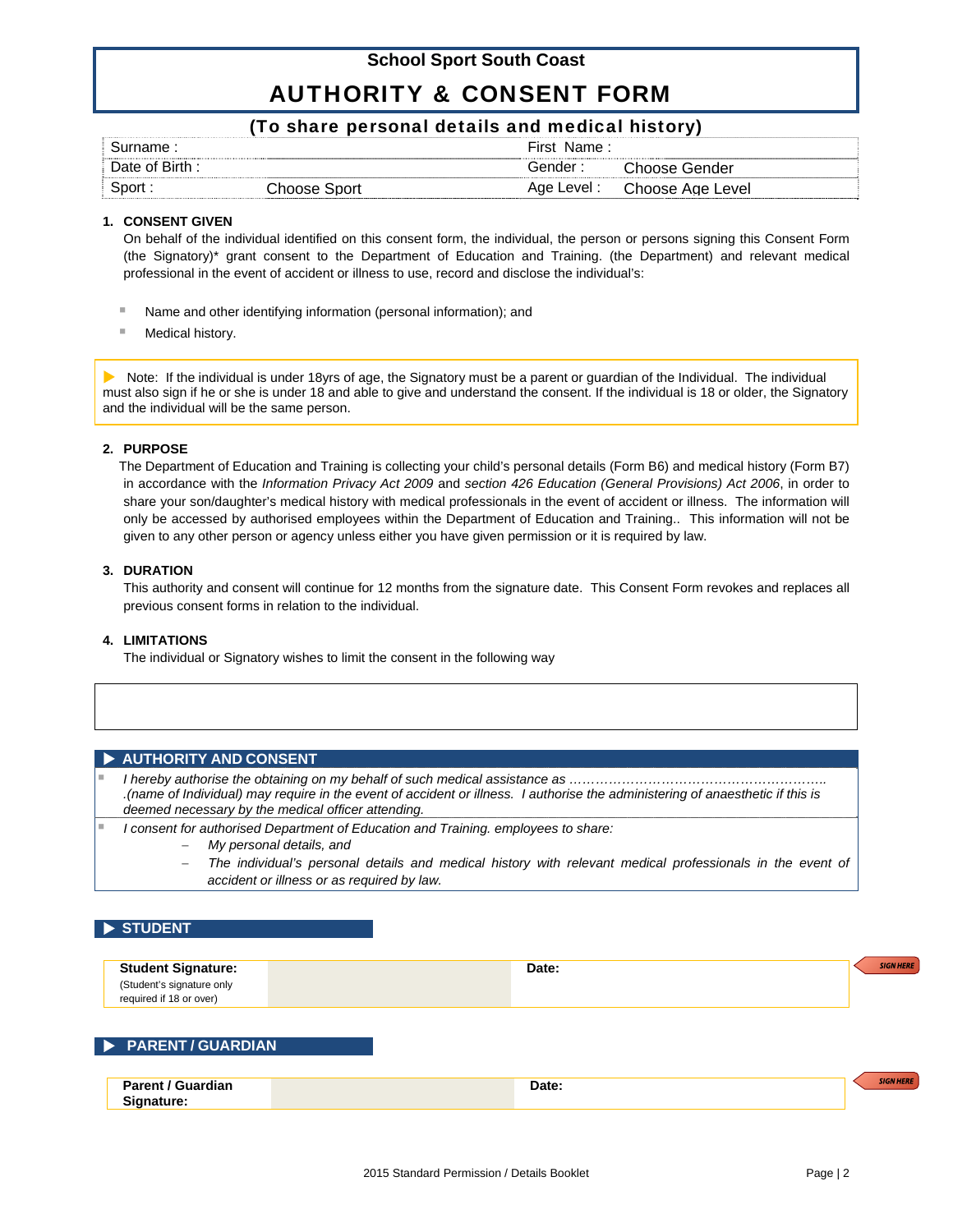### **School Sport South Coast** AVAILABILITY / NON AVAILABILITY FOR SELECTION

| mame.         |                   | First<br>Name . |                     |
|---------------|-------------------|-----------------|---------------------|
| Date of Birth |                   | ander .         | Choose.<br>Gender   |
| ⊰n∩rt         | `hoose :<br>sport | Age Level .     | Choose Age<br>Level |

This form **MUST** be completed and given to the District manager / Official prior to the District / Regional Trial.

Availability / Non Availability for selection in a regional team is conditional upon acceptance of the following conditions.

- **Students must be available to participate for the full duration of the State Championships.**
- Students shall not make themselves available for selection in more than one summer and one winter sport (Excluding swimming, cross country and athletics) where the dates of regional or state championships may overlap for training or competition.
- **Members of the regional team will be required to train outside of school hours prior to the State Championships.**
- Students who accept an invitation to be a member of the regional team must agree to abide by the "Code of Conduct Team Members and Code of Conduct – Parents & Spectators".
- The student must genuinely want to be a member of the regional team and will only withdraw for exceptional circumstances. Withdrawal without notice or exceptional circumstances may result in exclusion from selection in any district / regional teams.
- On some occasions costs may be a prohibitive factor of availability for selection. Payment in full will need to be made at least 2 weeks prior to the State Championships. Please take this into account before making yourself available for selection. Each School Sport Coordinator has a copy of the approximate costs for all South Coast Regional school sport teams. A copy of these approximate costs can also be found on the South Coast School Sport website.

#### AVAILABILITY / NON AVAILABILITY FOR SELECTION

#### **PARENT / GUARDIAN**

*I have read and agree to the conditions stated above. I give approval for my son/daughter to participate in the district / regional trials and Request / Do Not Request (circle one) that my child be considered for selection in the above-mentioned district / regional team.* 

**Parent Signature:** Date: **Date: Date: Date: Date: Date: Date: Date: Date: Date: Date: Date: Date: Date: Date: Date: Date: Date: Date: Date: Date: Date: Date: Date: Date: Dat** 

#### **STUDENTS**

*I* wish to be considered for selection in the above named student in the district / regional team and agree to be bound by the *above conditions.* 

| <b>Student Signature:</b>             | Date: | <b>SIGN HERE</b> |
|---------------------------------------|-------|------------------|
| (Student's signature only required if |       |                  |
| 18 or over)                           |       |                  |

#### **PRINCIPAL**

*I Approve / Do Not Approve (Circle one) of the selection of the above named student in the district / regional team and verify that the date of birth is correct.*

| <b>Principal Signature:</b> | Date: |  |
|-----------------------------|-------|--|
| (or Nominee)                |       |  |

School Sport South Coast, as an operational unit of the Department of Education and Training., is collecting the information on this form in accordance with *the Information Privacy Act 2009 for the purpose of contacting you in regard to your child's participation in a Queensland School Sport Event. The*  information will only be accessed by persons authorised by Queensland School Sport, including appointed team officials. The information provided will not *be used or disclosed to any other person or agency unless either you have given permission, it is required by law or in the interests of student health and welfare.* 

**SIGN HERE** 

**SIGN HERE**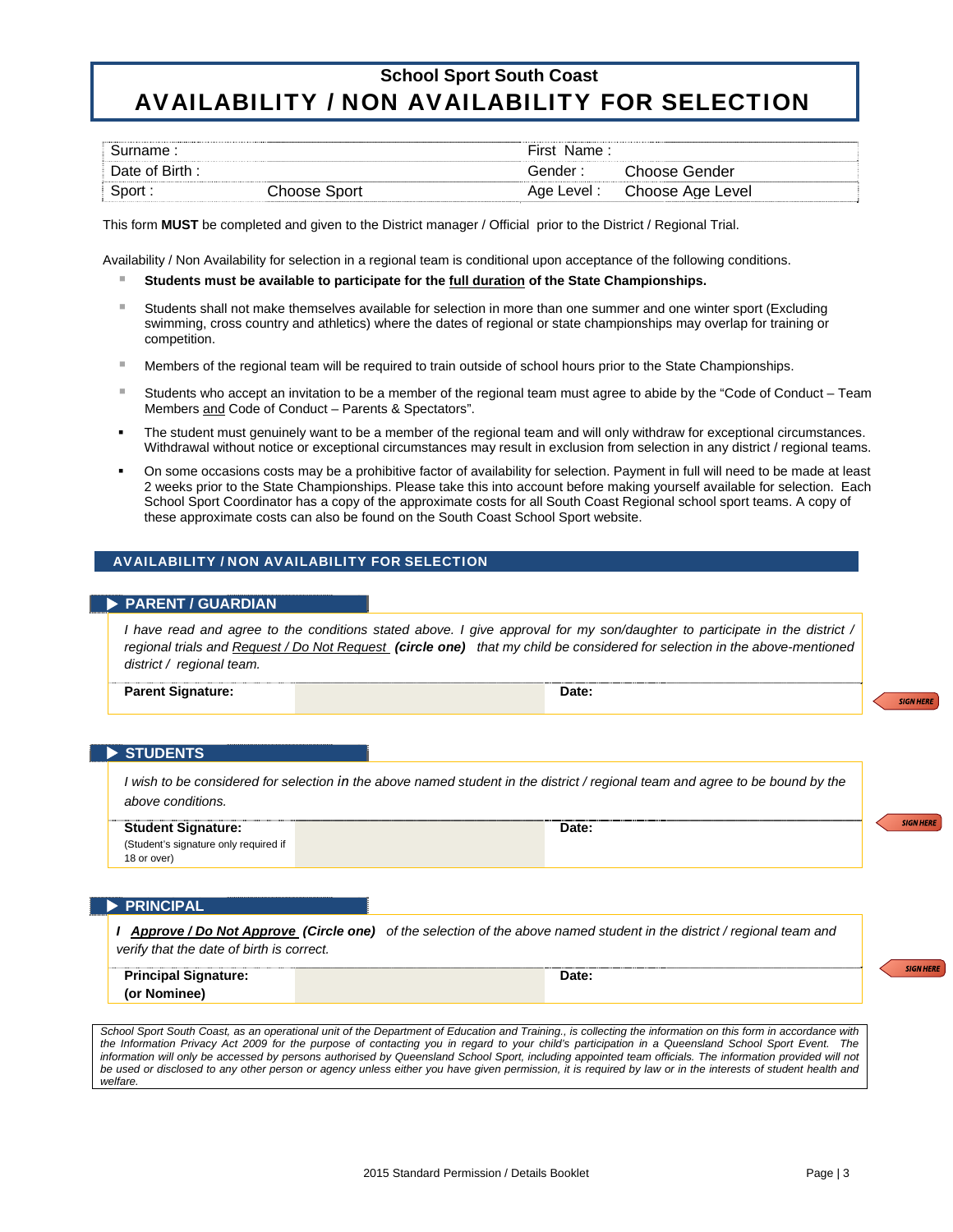### School Sport South Coast PARENTAL CONSENT FORM

| Surname:      |              | First Name: |                                        |
|---------------|--------------|-------------|----------------------------------------|
| Date of Birth |              | Gender :    | $\cap$ hoose $\overline{\ }$<br>Gender |
| Sport :       | Choose Sport | Age Level : | Choose Age Level                       |

I accept the invitation for my son / daughter …………………………………………………………………to be a South Coast Team Member and I hereby give my consent for my son/daughter to participate in any activity arranged by, or participated in by the South Coast School or any affiliated body. I hereby give my permission for him/her to use such known forms of transport, including air or coach transport, for such travelling as may be deemed necessary. I agree:

- 1. I understand that participation in this team is also dependent on the receipt of a signed Principal's Approval Form verifying that your son / daughter is enrolled as a student at that school and that the school is confident that your son / daughter can abide by the Code of Conduct – Team Members and that the students record of attendance and conduct are such that I recommend the student as one who merits selection.
- 2. I agree that, during the periods of the aforesaid competition in which my son/daughter is participating, and during such travelling and other activities as may be deemed necessary, my son/daughter shall be under the sole direction of the person/s duly appointed in charge of the squad/s and/or team/s in which he/she is included.
- 3. To meet the costs associated with participation in this activity, and accept that I may incur a cancellation fee for late notification in cancelling travel bookings.
- 4. I further agree to meet the costs for any illness, accident or unforeseen circumstances which may occur during the periods of the activities in which my son/daughter participates and during such travelling and other activities as may be deemed necessary.
- **5. I acknowledge that the Department of Education & Training and School Sport South Coast do not have personal accident insurance cover for students.**
- 6. In the event of my requesting and being given approval to arrange private accommodation for my son/daughter, I accept all the responsibilities (this includes transport to and from the playing venue each day) in relation to the interstate competitions. I also understand that whilst at the championships my son/daughter is still under the control of South Coast team officials during competition hours and any official functions connected with the interstate competition.
- 7. I also agree that my son/daughter is responsible for sun protection by providing his/her own hat and SPF 15+ broad spectrum sunscreen.
- 8. I understand that in consenting for my child to participate in this team, I will agree to assist with the School Sport South Coast billet program if called upon in the future.
- 9. I have read the School Sport South Coast (SSSC) **Code of Conduct Team Members and Code of Conduct – Parents & Spectators** understand its contents and conditions, and accept the parental responsibilities contained therein. I have also read this Code of Conduct and agree to respect and abide by these codes.

| <b>AGREEMENT</b>                                  |                                                                      |                                                                                                                                                                                                                                                                                                                                                                                                                                                                                                                                                                                                                                     |                 |
|---------------------------------------------------|----------------------------------------------------------------------|-------------------------------------------------------------------------------------------------------------------------------------------------------------------------------------------------------------------------------------------------------------------------------------------------------------------------------------------------------------------------------------------------------------------------------------------------------------------------------------------------------------------------------------------------------------------------------------------------------------------------------------|-----------------|
|                                                   |                                                                      | have read and understand the Code of Conduct – Team members and Code of                                                                                                                                                                                                                                                                                                                                                                                                                                                                                                                                                             |                 |
|                                                   | Conduct – Parents & Spectators and agree to abide by its conditions. |                                                                                                                                                                                                                                                                                                                                                                                                                                                                                                                                                                                                                                     |                 |
| Parent / Guardian<br>Signature:                   |                                                                      | Date:                                                                                                                                                                                                                                                                                                                                                                                                                                                                                                                                                                                                                               | <b>SIGN HEI</b> |
| <b>Student Signature:</b>                         |                                                                      | Date:                                                                                                                                                                                                                                                                                                                                                                                                                                                                                                                                                                                                                               |                 |
| (Student's signature only required if 18 or over) |                                                                      |                                                                                                                                                                                                                                                                                                                                                                                                                                                                                                                                                                                                                                     |                 |
| health and welfare.                               |                                                                      | School Sport South Coast, as an operational unit of the Department of Education and Training., is collecting the information on this form in accordance<br>with the Information Privacy Act 2009 for the purpose of contacting you in regard to your child's participation in a Queensland School Sport Event. The<br>information will only be accessed by persons authorised by Queensland School Sport, including appointed team officials. The information provided will<br>not be used or disclosed to any other person or agency unless either you have given permission, it is required by law or in the interests of student |                 |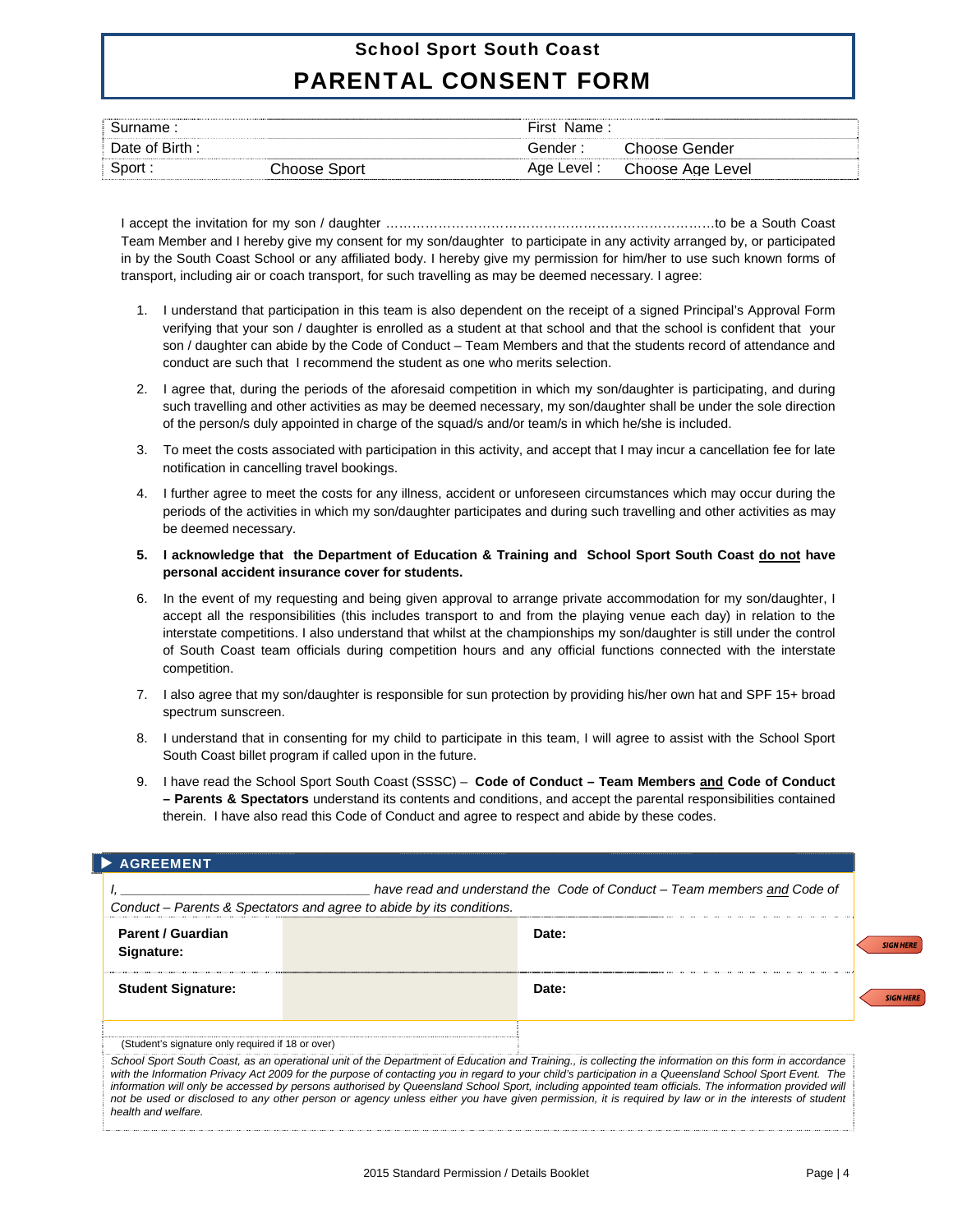### STUDENT DETAILS FORM

*It is School Sport South Coast policy that officials' first preference of contact is directly with parents. However, in certain situations South Coast Officials may need to contact team members directly.* 

 *I \_\_\_\_\_\_\_\_\_\_\_\_\_\_\_\_\_\_\_\_\_\_\_\_\_\_\_\_\_\_\_\_\_\_ (Parent / Caregiver) of \_\_\_\_\_\_\_\_\_\_\_\_\_\_\_\_\_\_\_\_\_\_\_\_\_\_\_\_\_\_\_\_\_\_ give / do not give permission for my child to be contacted directly via phone/text message by the appointed School Sport South Coast Officials in matters directly concerning the activities related to being a team member of School Sport South Coast Choose Ac<sup>1</sup><br>Choose Sport <u>team.</u> Pre-carnival contact may include matters relating to training prior to t \_\_\_\_\_\_\_\_\_\_\_\_\_\_\_\_\_\_ team. Pre-carnival contact may include matters relating to training prior to the championships, and for communication and risk management whilst the team is away.*

| <b>Contact Phone (Parent):</b> | <b>Contact Ph: (Student):</b> |  |
|--------------------------------|-------------------------------|--|
| <b>Parent Signature:</b>       | Date                          |  |

| <b>DE PLAYER DETAILS</b> |                                 |  |
|--------------------------|---------------------------------|--|
| Surname:                 | First Name:                     |  |
| Date of Birth:           | <b>Choose Gender</b><br>Gender: |  |
| <b>Home Address:</b>     |                                 |  |
|                          | Postcode :                      |  |
| Phone (Home) :           | <b>Phone</b>                    |  |
|                          | (Students Mobile) :             |  |
| Email address:           |                                 |  |
|                          |                                 |  |

| PARENT/ GUARDIAN / CARER (1) |                    |  |
|------------------------------|--------------------|--|
| Surname:                     | First Name:        |  |
| <b>Home Address:</b>         |                    |  |
| (If different to player's)   |                    |  |
|                              | Postcode:          |  |
| Phone (Home) :               | <b>Phone</b>       |  |
|                              | (Parents Mobile) : |  |
| <b>Email address:</b>        |                    |  |
| <b>Business Address:</b>     |                    |  |
|                              | Postcode:          |  |
| <b>Phone (Business):</b>     |                    |  |

| PARENT/ GUARDIAN / CARER (2) |                  |  |
|------------------------------|------------------|--|
| Surname:                     | First Name:      |  |
| <b>Home Address:</b>         |                  |  |
| (If different to player's)   |                  |  |
|                              | Postcode:        |  |
| Phone (Home) :               | Phone (Mobile) : |  |
| <b>Email address:</b>        |                  |  |
| <b>Business Address:</b>     |                  |  |
|                              | Postcode:        |  |
| <b>Phone (Business):</b>     |                  |  |
|                              |                  |  |

| CONTACT PERSON (When parent / guardian / carer cannot be contacted) |                  |  |  |  |
|---------------------------------------------------------------------|------------------|--|--|--|
| Surname:                                                            | First Name:      |  |  |  |
| <b>Home Address:</b>                                                |                  |  |  |  |
| (If different to player's)                                          |                  |  |  |  |
|                                                                     | Postcode:        |  |  |  |
| Phone (Home) :                                                      | Phone (Mobile) : |  |  |  |

#### ANY RELEVANT FAMILY HISTORY

*School Sport South Coast, as an operational unit of the Department of Education and Training., is collecting the information on this form in accordance*  with the Information Privacy Act 2009 for the purpose of contacting you in regard to your child's participation in a Queensland School Sport Event. The information will only be accessed by persons authorised by Queensland School Sport, including appointed team officials. The information provided will not be used or disclosed to any other person or agency unless either you have given permission, it is required by law or in the interests of student *health and welfare.*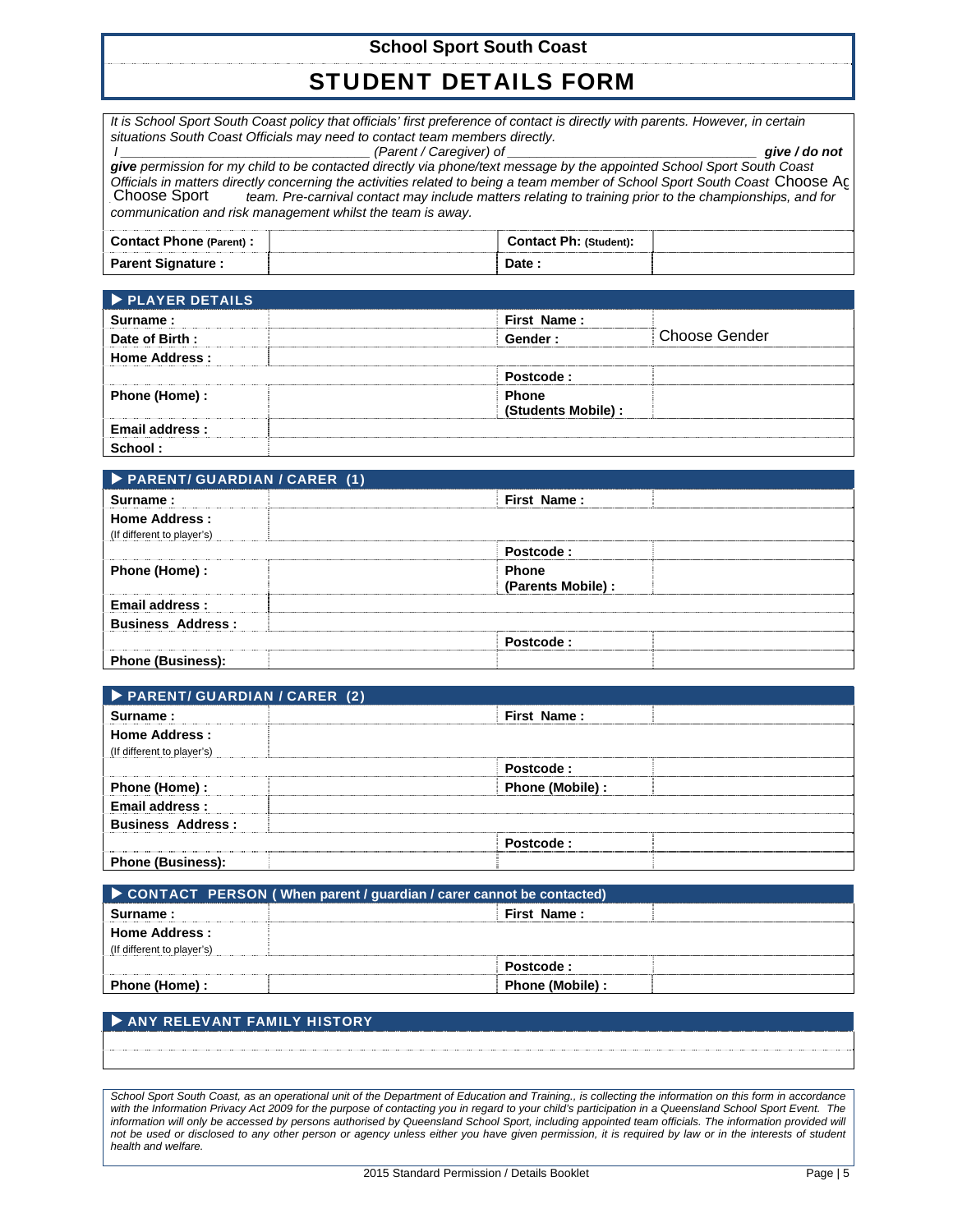### MEDICAL DETAILS FORM

| First Name:<br>Surname :                                                       |            |    |                           |
|--------------------------------------------------------------------------------|------------|----|---------------------------|
| Date of Birth:<br>Gender:                                                      |            |    | <b>Choose Gender</b>      |
| Sport:<br>Age Level:<br><b>Choose Sport</b>                                    |            |    | Choose Age Level          |
| <b>IMMUNISATION DETAILS</b> (Please complete. List others as appropriate)      |            |    |                           |
| Injection                                                                      | <b>Yes</b> | No | Date of Injection         |
| Tetanus                                                                        |            | Ω  |                           |
| <b>Hepatitis B</b>                                                             |            |    |                           |
|                                                                                |            |    | <b>List of Medication</b> |
| Do you suffer from asthma?                                                     |            |    |                           |
| If Yes, list medication/s:                                                     |            |    |                           |
| Are you allergic to any medication/s ?                                         |            |    |                           |
| If Yes, list medication/s:                                                     |            |    |                           |
|                                                                                |            |    |                           |
| Are you currently being treated by a medical practitioner?                     |            |    |                           |
| If Yes, list all current medication/s.                                         |            |    |                           |
|                                                                                |            |    | <b>Details</b>            |
| Are you suffering from an injury or condition which is likely to               |            |    |                           |
| be aggravated by competition?                                                  | ∩          |    |                           |
| If Yes, list details:                                                          |            |    |                           |
| <b>Medicare Card No.:</b>                                                      |            |    |                           |
| Cardholder Name (if not in name of student)                                    |            |    |                           |
| Private Health Insurance Company Name (if covered)                             |            |    |                           |
|                                                                                |            |    |                           |
| Private Health Insurance Membership Number                                     |            |    |                           |
| Do you have Personal Accident & Injury Insurance cover against accident/injury |            |    |                           |
| for competitions and associated activities (training, travel, etc.)            |            |    |                           |
| Personal Accident & Injury Insurance Company Name                              |            |    |                           |

School Sport South Coast will not accept financial liability for such expenses if they should arise. Where supervision of the administering of medication is required while the student is away from home, parents will need to document details in separate correspondence to the Team Management.

#### Please list any other relevant medical history

#### MEDICAL AUTHORISATION

- *I* hereby authorise the obtaining on my behalf of such medical assistance as my son/daughter may require in the event *of accident or illness and guarantee to meet any costs incurred.*
- *I authorise the administering of anaesthetic if this is deemed necessary by the medical officer attending.*
- *I acknowledge that the Department of Education, Training & Employment does not have Student Accident Insurance cover for students*

#### **PARENT / GUARDIAN**

 **Date:**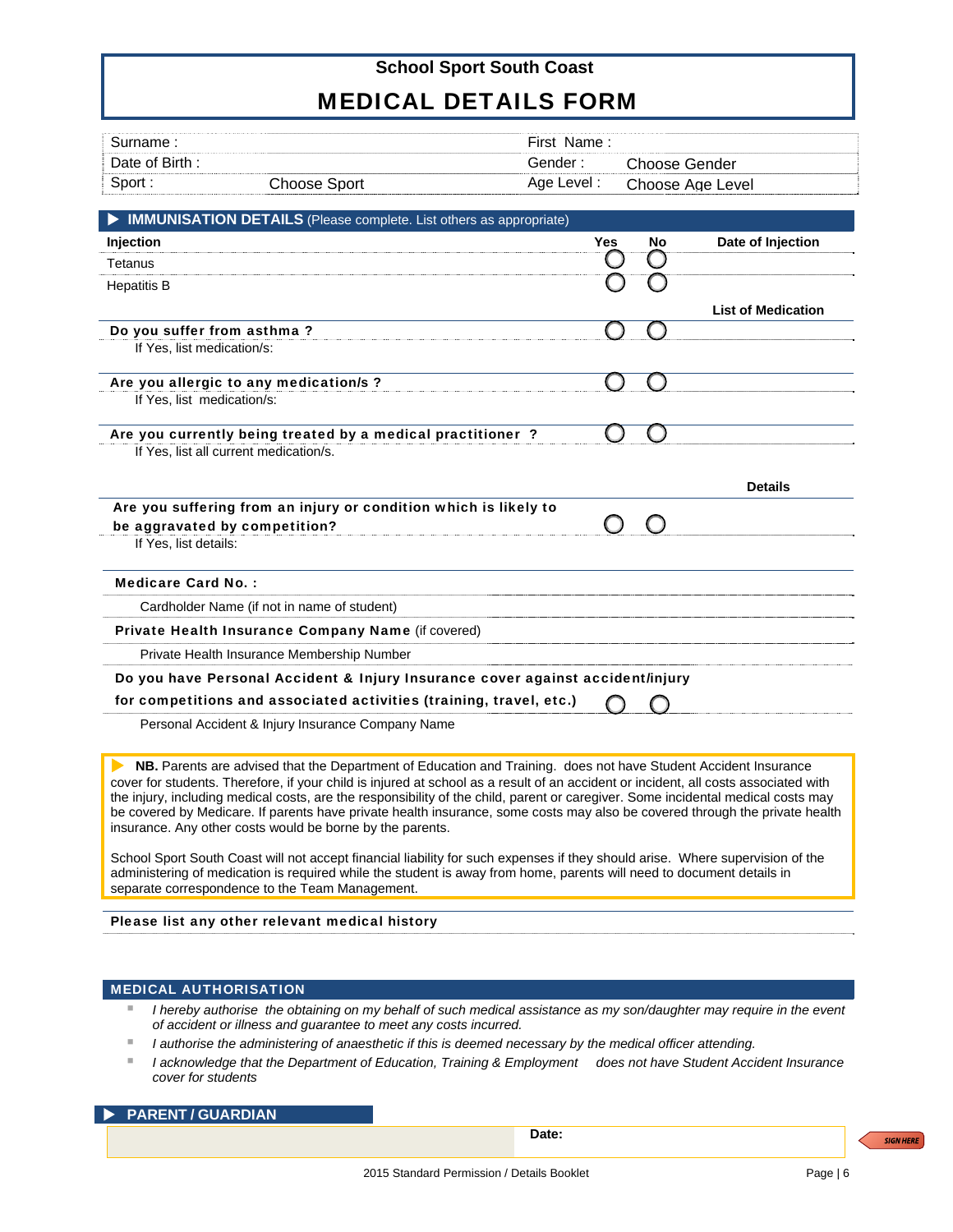

**1** 

 **to use copyright material, image, recording, name or personal information** 

### **PROJECT DETAILS**

#### **Name and description of Project:**

Queensland School Sport Representative Sporting Teams attending Regional, and State Events

#### **Description of what is to be made, used, retained or reproduced:**

 $\boxtimes$  Individual's copyright material  $\boxtimes$  Individual's name  $\boxtimes$  Individual's image  $\boxtimes$  Individual's recording

Image or recording includes photographs, videos, films or sound recordings of the Individual.

**Description of copyright material, image, recording or other personal information:** 

*Images, filming and recordings of students participating in Queensland School Sport activities.*

**Description of the purpose for which the personal information or Individual work is required (i.e. details of the nature and scope of the use of the personal information or Individual work), and the medium of reproduction (e.g. paper, electronic or other form). How will the personal information or Individual work be made, used, retained or reproduced, and will it be distributed, disclosed, published or communicated to any third parties or to the broader public (e.g. on the internet)?** 

*Required for the promotion of Queensland School Sport – name and image may appear in various forms of media, for example: championship programs, team photographs, school sport websites, championship/annual reports and local media such as TV, radio and newspapers. Images of the participants may also be used on their regions social media accounts.* 

*As a value add or service to parents, team photographs, action photography and DVD's may be taken by commercial photographers.* 

*Team photographs, ordered by parents, will be distributed to team members by the team's manager.* 

*Action photography of athletes, whose consent by parents has been received, may be published on the commercial photographer's website for retail sale.* 

*DVD's may be available for sale at the event or through retail sales, usually to the parents of such students.*

**Description of the timeframe during which the Individual's name, image, recording or Individual work is required (e.g. Is it for one-time use? For what date or dates?):** 

*Ongoing, unless revoked in accordance with Section 3.*

**Name of the departmental position/person responsible for the making, usage, storage, reproduction, distribution, publication or communication of the Individual's personal information or Individual work:** 

*The team manager of the respective school sport team. i.e. District team manager or Regional team manager.*

| work:                                                                                                                                                                  |                                                                           |  | Name that should be used in association with the Individual or the Individual's image or Individual |  |
|------------------------------------------------------------------------------------------------------------------------------------------------------------------------|---------------------------------------------------------------------------|--|-----------------------------------------------------------------------------------------------------|--|
|                                                                                                                                                                        | $\boxtimes$ Full name $\Box$ First name only $\Box$ No name $\Box$ Other: |  |                                                                                                     |  |
| Will the Individual's personal information or Individual work be published on a Social Media Website<br>or another website (i.e. permanently published to the public)? |                                                                           |  |                                                                                                     |  |
| $\boxtimes$ Yes                                                                                                                                                        | .<br>INo                                                                  |  |                                                                                                     |  |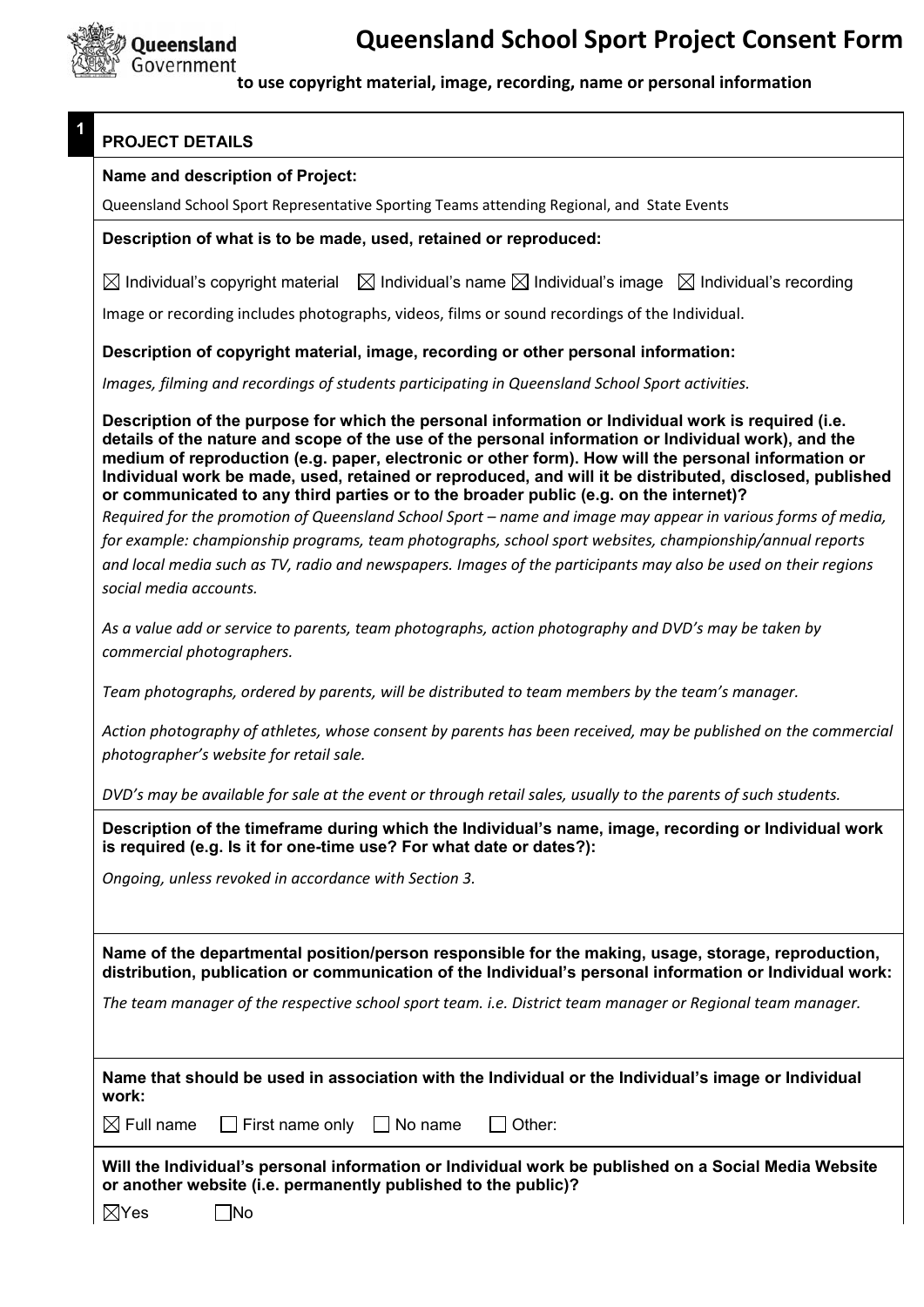

#### **If yes, which of the websites below (as amended or replaced from time to time) will the Individual's personal information or Individual work be published on:**

#### **Facebook Page:**

www.facebook.com/MetEastSchoolSport www.facebook.com/pages/Metropolitan-North-School-Sport/293509460678602?ref=hl www.facebook.com/MetWestSchoolSport www.facebook.com/pages/Peninsula-School-Sport/232191433527971 www.facebook.com/www.widebayschoolsport.eq.edu.au?ref=hl www.facebook.com/portcurtissport/ www.facebook.com/Rockhampton-District-School-Sport-164638590555806/ www.facebook.com/centralhighlandsschoolsport/ www.facebook.com/southcoastschoolsport/ Facebook pages are publicly accessible by all internet users. The Department may share information, photographs and videos related to the Department's programs, activities and initiatives (including the Project) with users through Facebook pages.

#### **Twitter Profile:**

https://twitter.com/mnsport

Twitter is publicly accessible by all internet users. The Department may share information, photographs and videos related to the Department's programs, activities and initiatives (including the Project) with users through Twitter.

#### **Official Websites:**

www.capsport.eq.edu.au

www.ddschoolsport.eq.edu.au

www.meteastschoolsport.eq.edu.au

www.metnorthsport.qld.edu.au/

www.metwestschoolsport.eq.edu.au

www.northwestschoolsport.eq.edu.au

www.northernsport.eq.edu.au

www.pensport.eq.edu.au/

www.southcoastschoolsport.eq.edu.au

www.sunshinesport.eq.edu.au

www.southwestschoolsport.eq.edu.au

www.widebayschoolsport.eq.edu.au

www.queenslandschoolsport.eq.edu.au

The Department's official websites are publicly accessible by all internet users. The Department may share information, photographs and videos related to the Department's programs, activities and initiatives (including the Project) with users through its official websites.

#### **2 DETAILS**

#### **IT IS NOT COMPULSORY FOR YOU TO PROVIDE THIS CONSENT**

**If you decide not to provide consent, this will not adversely affect their position on the school sport team.**

| <b>Name of Individual</b>                              | <b>Address of Individual</b> |
|--------------------------------------------------------|------------------------------|
|                                                        |                              |
|                                                        |                              |
| Name of school at which the Individual<br>is enrolled: |                              |
|                                                        |                              |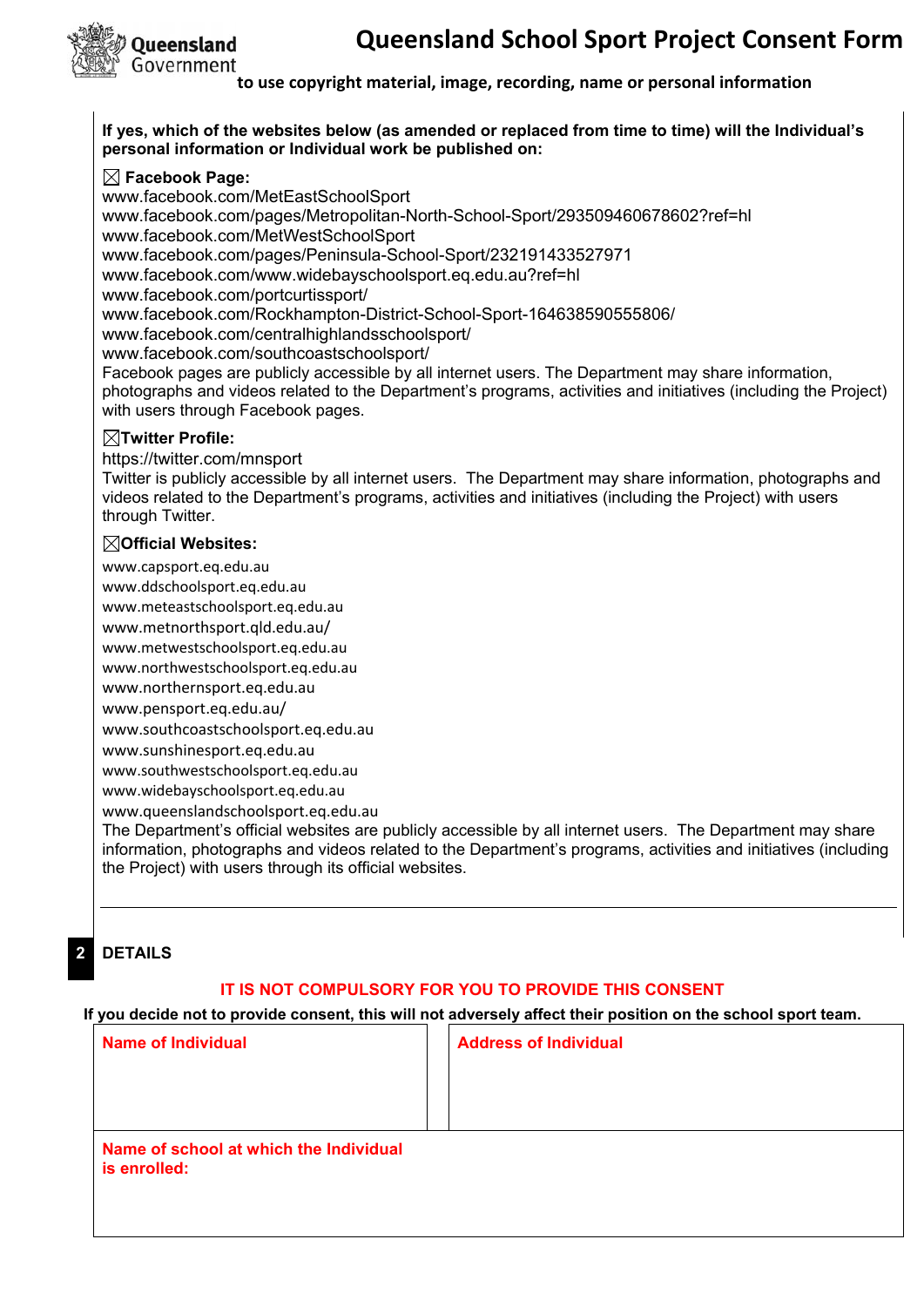

| Signature of the parent or guardian<br>(required if the Individual is under 18 years<br>of age) | <b>Date</b>                           |
|-------------------------------------------------------------------------------------------------|---------------------------------------|
| Name of signing parent or guardian                                                              | Address of signing parent or guardian |
| $\cdots$                                                                                        |                                       |

#### **3 NOTE**

 The Department will use its best endeavours to ensure the person signing this Consent Form is authorised to do so, but takes no responsibility for circumstances in which it is misled as to the identity or authority or ability of a person to provide consent.

If you require a copy of this signed Consent Form, or if you wish to revoke this consent, please contact:

Manager, Queensland School Sport Unit, 282 Stafford Road, Stafford Qld 4053, Telephone: (07) 3634 1305

#### 4 **I GIVE CONSENT**

 On behalf of the individual identified in Section 2 of this Consent Form (the Individual), the person or persons signing this Consent Form (the Signatory)\* grant consent to and license the Department of Education, Training and Employment (the Department) and any other Department or Agency of the State of Queensland (the State) to use, record and disclose the Individual's:

- name, image, recording and any other identifying information specified in the Project Details section of this Consent Form (personal information); and
- copyright material, including their written, artistic or musical works or video or sound recordings (Individual work), created in connection with the Project identified in the Project Details section of this Consent Form.

The Signatory also irrevocably and unconditionally consents to the Individual being attributed or not attributed as the author of the Individual work in a form and manner acceptable to the Department or the State.

\*Note: If the Individual is under 18 years of age, the Signatory must be a parent or guardian of the Individual. The Individual must also sign if he or she is under 18 and able to give and understand the consent. If the Individual is 18 or older, the Signatory and the Individual will be the same person.

#### 5 **FOR THE PURPOSE OF**

 This consent only applies to the Department and the State using, including recording or disclosing, the Individual's personal information or Individual work, and permitting other persons to do so, for:

- the purposes identified in the Project Details section of this Consent Form;
- the purposes of public relations, promotion, advertising, media and commercial activities concerning the Project. This only includes via the internet and Social Media Websites if the relevant website is identified as a permitted website for the Project in Section 1 of this Consent Form; and
- where the material is uploaded to a Social Media Website or other website,

any purposes, commercial or otherwise, required by operators of the websites as a condition of uploading the personal information or Individual work; and

- transfer of the personal information outside of Australia in the course of the operation of the website.

#### 6 **FOR THE DURATION OF**

 If the Department, the State or another person permitted by them is using the Individual's personal information or Individual work, or has entered into contractual obligations in relation to the Department's material that incorporates the Individual's personal information or Individual work, the consent will continue in relation to that material until the use is complete or until the contractual obligations come to an end. It is not possible for the Signatory or the Individual to withdraw the Individual's personal information or Individual work or revoke this consent in relation to such existing uses of that material.

If you do wish to revoke or modify this consent in relation to any further new uses of the Individual's personal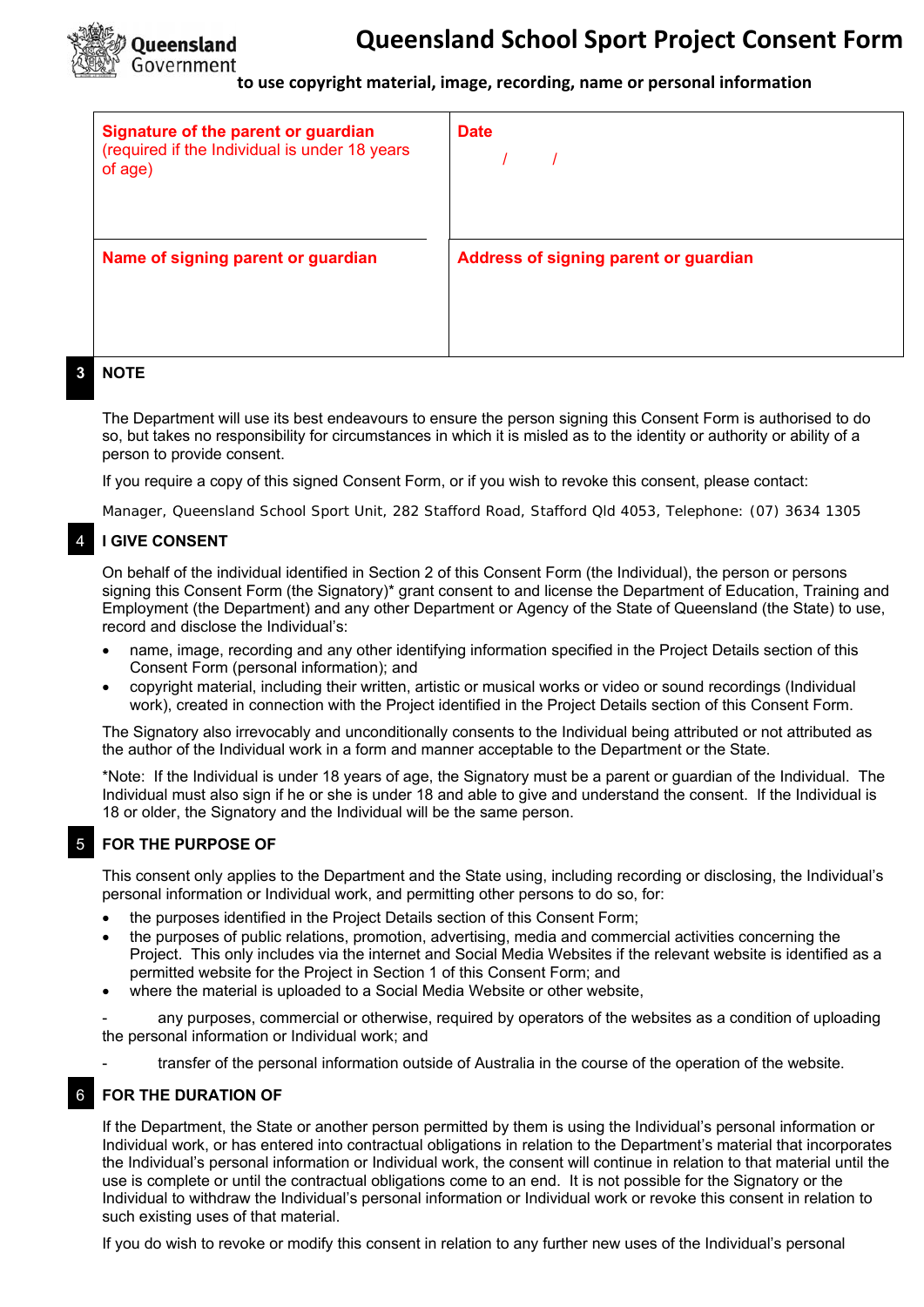

information or Individual work, the Individual or the Signatory should send a notice in writing to the person nominated in Section 3 of this Consent Form. After that notice is received, the Department and the State will still be able to continue the existing uses, but will not be able to make any further new use of the Individual's personal information or Individual work.

The Signatory acknowledges that where material is uploaded to a Social Media website or other website:

- the use and contractual obligations may be perpetual and irrevocable; and
- it may not be possible to ensure that all copies of the material are deleted or cease to be used, and the Department and the State will not be responsible for doing so.

- 7 **I UNDERSTAND THAT** 
	- 'Project' means the project described in the Project Details section of this Consent Form.
	- 'Use' includes:

to create, make copies of, reproduce, modify, adapt or retain in any form, including by camera, video, digital recorder, webcam, mobile phone or any other device; and

to distribute, publish or communicate in any form, including in newsletters and other print media, television and via the internet and Social Media Websites,

in whole or in part, and to permit other persons to do so.

- The Signatory or the Individual will not be paid for giving this Consent or the use of the Individual's personal information or Individual work.
- This Consent Form revokes and replaces all previous consent forms in relation to the use of the Individual's personal information or Individual work in the Project (subject to any limitations on revocation in those consent forms).
- This Consent Form is a legally binding and enforceable agreement between the Signatory and the Department or the State.
- Nothing in this Consent Form limits the rights that the Department or the State reserve in relation to the use of the Individual's personal information or Individual work, copyright or other intellectual property under any other law.
- The 'Department' and the 'State' include the officers and employees of the Department and the State engaged in performing services for the Department and the State.
- 'Social Media Website' includes any website operated by a third party which facilitates the uploading and sharing of user generated content, including social and professional networking websites, web forums, blogs and wikis. The definition includes (without limitation) the following websites currently managed by the Department:
- www.facebook.com/MetEastSchoolSport
- www.facebook.com/pages/Metropolitan-North-School-Sport/293509460678602?ref=hl
- www.facebook.com/MetWestSchoolSport
- www.facebook.com/pages/Peninsula-School-Sport/232191433527971
- www.facebook.com/www.widebayschoolsport.eq.edu.au?ref=hl
- www.facebook.com/portcurtissport/
- www.facebook.com/Rockhampton-District-School-Sport-164638590555806/
- www.facebook.com/centralhighlandsschoolsport/
- www.facebook.com/southcoastschoolsport/
- https://twitter.com/mnsport

as amended or replaced from time to time.

- This consent only extends to the Social Media Websites and other websites specified in the Project Details section of this Consent Form.
- This consent extends to the Department and the State:

- disclosing the Individual's personal information and Individual work to the Department's and the State's agents, contractors and volunteers for the purpose of performing services for the Department and the State; and

- permitting those persons to use, record and disclose such material to the same extent as the Department and the State are entitled to deal with the Individual's personal information and Individual work.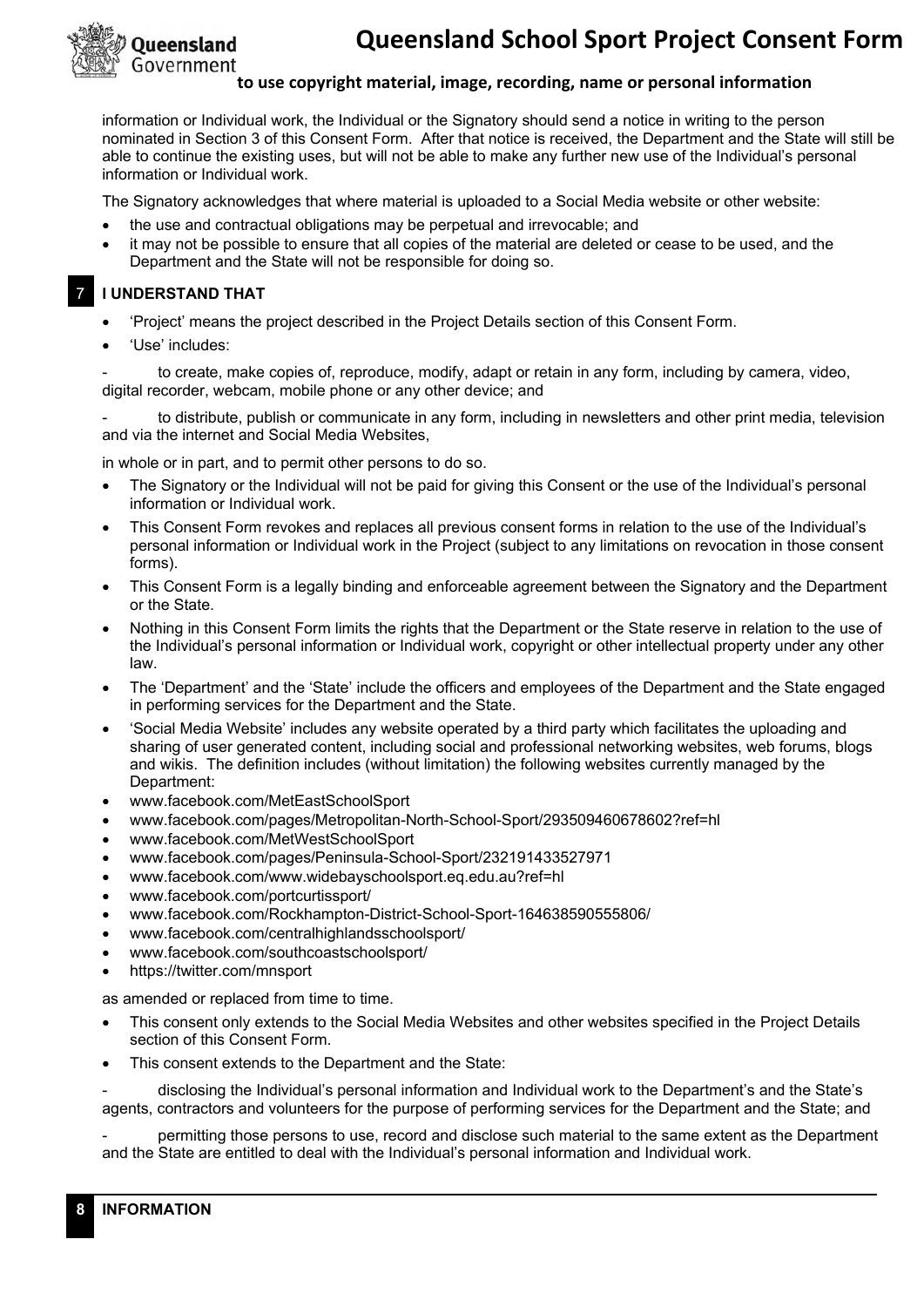

#### *What is this consent for?*

This Consent Form authorises the Department and the State to use the Individual's personal information and copyright material, together with information about the Individual's participation in Departmental and State initiatives, for the purposes specified in the Project Details section of the Consent Form. This consent covers the entire or partial use of the Individual's personal information and copyright material in conjunction with other words and images.

For example, the Individual's personal information and copyright material may appear in school newsletters, magazines, websites (including Social Media Websites) and other school, departmental or State publications, as well as in television advertising, videos, brochures, forms, public relations displays, annual reports, press advertising, internal documents such as manuals, websites, certificates and strategic plans, and posters and other promotional material. There may also be occasions on which the Department may approve the media, such as local newspapers and television stations, using information and copyright material in relation to the Individual (for example, where the Individual is involved in dramatic or musical performances, sporting activities or award ceremonies).

#### **Websites**

Individuals and Signatories should be aware that publication of an Individual's personal information and Individual work on websites, including Social Media Websites is similar to publication in newsletters, magazines, brochures, etc; however publication on websites is publication of that material to the world at large.

Individuals and Signatories should be aware that the publication of an Individual's personal information and Individual work, by the Department or the State, on a website typically constitutes a permanent and publicly available record of that material. This means that anyone may be able to copy and use an Individual's personal information and Individual work that has been published on a website for any purpose and without the consent or knowledge of the Department, the State or the Individual.

Individuals or Signatories should not grant their consent to the Department or the State to use an Individual's personal information or Individual work in connection with a website if the Individual or the Signatory does not agree to the material being permanently available to the public.

If an Individual's personal information or Individual work is published on a website, that material will be governed by the privacy policy and terms of use of the relevant website. The Department or State cannot reasonably control how an Individual's personal information or Individual work is used by third parties once the material has been published ona website which is not under the direct control of the Department, for example Social Media Websites.

#### *What is copyright material?*

An Individual's copyright material may include written work (e.g. stories and poems), paintings, pictures, drawings, designs, photographs, videos, films, music, performance, recordings, computer programs, websites, sculptures, fashion, metal- or wood-works made by them or to which they contributed. In the case of students, it includes, but is not limited to, work that they create in the course of their studies during the time they are enrolled at a State school. These materials may form part of their academic assessment or be part of their studies generally and may attract copyright.

The Department understands that students and volunteers generally own the intellectual property rights in the material they create and that this Consent Form is not meant to transfer the Individual's ownership of the intellectual property in their copyright material.

*This Consent Form does not provide for copyright consent in relation to copyright works an Individual creates in the course of employment* (whether or not the material is created in normal work hours or using departmental facilities or equipment). Where copyright material is created by a State employee while performing their duties under the terms of their employment, the copyright is owned by the State as the employer (section 35 *Copyright Act 1968*). There are limited exceptions to this including, for example, where the copyright material is created by an employee pursuant to a prior agreement with the employer.

Generally, the deciding factor is whether the employee is performing their official duties. In addition, section 176 of the *Copyright Act 1968* applies where the work was created by or under the direction or control of the State. However, moral rights may still apply to copyright material created by an employee. The *Queensland Public Sector Intellectual Property Principles* provide further information on intellectual property. If as an employee you have any further queries about the ownership of the intellectual property in respect of the works you create you should contact the Legal and Administrative Law Branch.

#### *What is personal information?*

Personal information includes information or opinions, whether true or not, about an individual whose identity is apparent or can reasonably be ascertained from the information or opinion. This includes the Individual's name, image or video or sound recording. It also includes the Individual's educational information such as the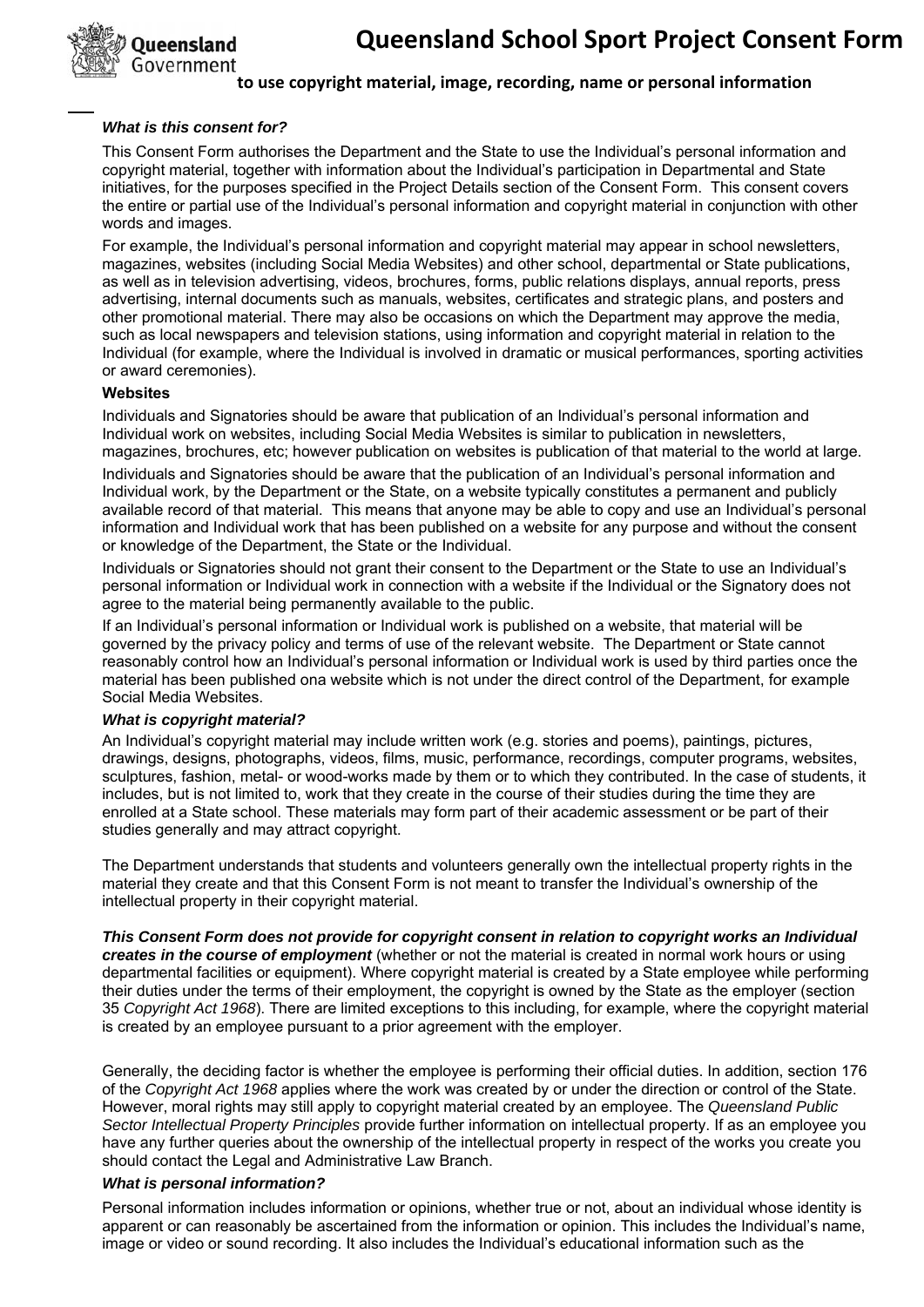

Individual's assessment and results, and health information and court orders provided to the Department, where such information may enable the Individual to be identified.

#### *What happens to the Consent Form once it is completed and signed?*

The Consent Form is retained by the Department and it will be placed on the Project file. The Individual or Signatory may request a copy of the signed form by contacting the person nominated in Section 3 of this Consent Form.

#### *What if I give my consent and later change my mind?*

The consent will be in effect from the date the Consent Form is signed. The Department and the State will then start using the Individual's personal information and Individual work to create material incorporating the Individual's personal information and Individual work and entering into contractual obligations in relation to that material.

If you wish to later modify or revoke this consent, the Individual or the Signatory should send a notice in writing to the person nominated in Section 3 of this Consent Form. After that notice is received, the Department and the State will not make any new additional use of the Individual work, but any existing uses will continue.

Where the Department or another person uploads material to a Social Media Website or other website, it may need to accept contractual obligations that are perpetual and irrevocable. It may not be possible to ensure that all copies of the material are deleted or cease to be used, and the Department and the State cannot take responsibility for doing so.

#### **Privacy**

The consent to the recording, use and disclosure of the Individual's personal information and Individual work is required in accordance with the *Copyright Act 1968* (Cth), the *Education (General Provisions) Act 2006* and the *Information Privacy Act 2009*. Personal information will be stored securely. The Department will only disclose the Individual's personal information in accordance with the consent, except where authorised or required by law. If you wish to access or correct any of the personal information on this form or discuss how it has been dealt with, or if you have a concern or complaint about the way the Individual's personal information has been collected, used, stored or disclosed, please contact the relevant organisation or school.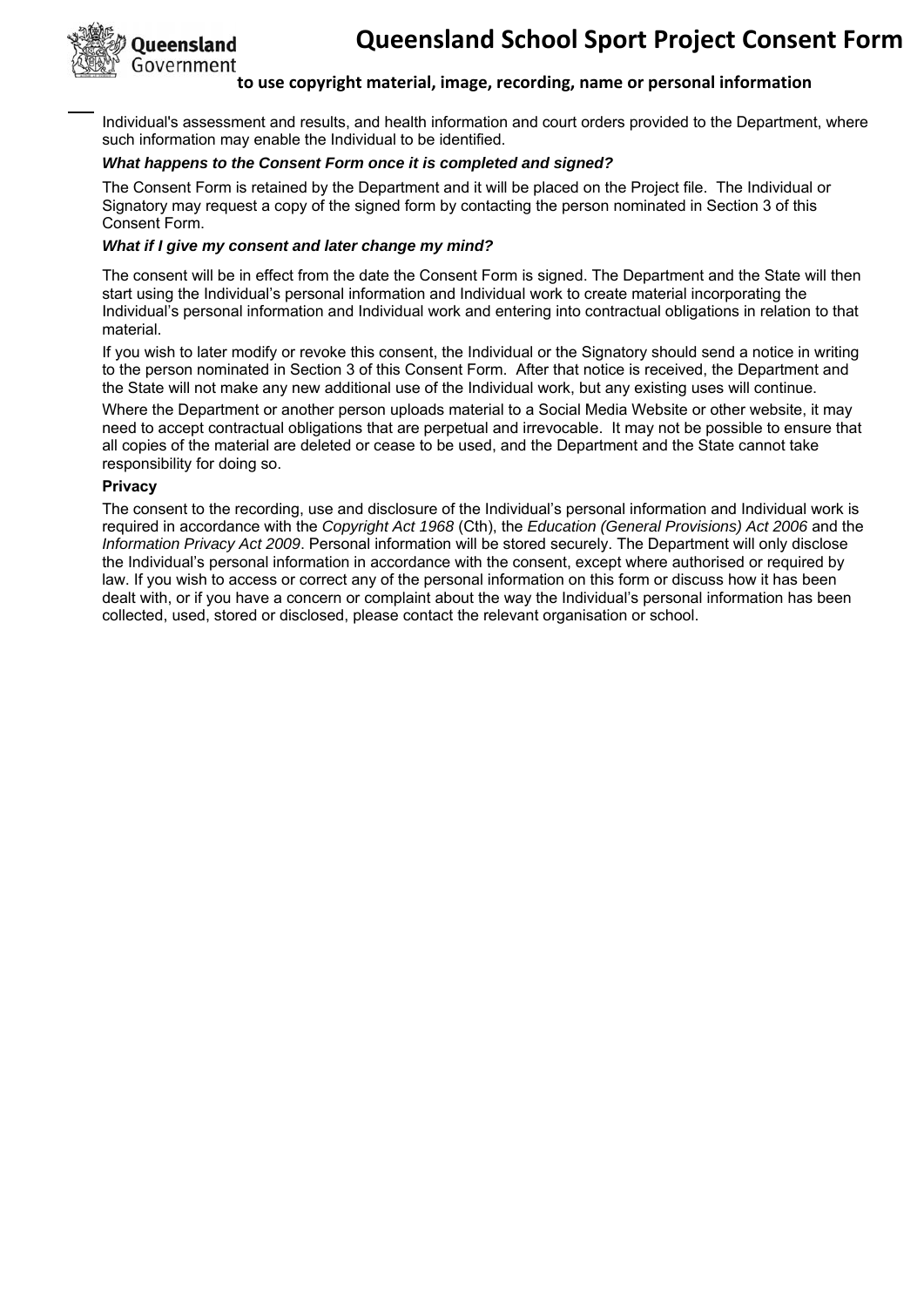### CODE OF CONDUCT – Team Members

This code of conduct sets out what is expected of students, parents and spectators in terms of participating inSchool Sport South Coast (SSSC) events, and the range of consequences for breaching the code.

#### AS A TEAM MEMBER'S

- Take responsibility for your own conduct and performance
- Compete by the competition conditions and rules.
- Never argue with the Judge's, Referee's or Umpire's decision.
- Control your temper no criticism by word or gesture.
- Work equally hard for yourself and your team your team's performance will benefit and so will your own.
- Be a good sport. Encourage and support your team members.
- Show respect for yourself, your team mates, officials, your opponents and their skills.
- Behave in a manner that respects the rights of others.
- Behave in a manner that respects the rights of others regardless of mediums of communication used e.g. digital mediums such as Twitter, Facebook, email and texts.
- Smoking, drinking of alcoholic beverages or the use of any illegal substances is strictly forbidden.
- Entering or remaining upon restricted licensed premises unless under the supervision of team officials or billeting parents is strictly forbidden.
- Going to bed at a reasonable hour will assist your own and your team's performance.
- Wearing the official team uniform at all times, as directed by team management / officials
- Check in and check out with team management / officials each day.
- Stay in the designated team area and support other team members during times when I am not competing
- Follow all directions of team management / officials
- Ensure that you have telephone numbers of team managers with me at all times that I am not with the team.

#### AS A BILLET

- Stay with your assigned billeting family for the duration of the event.
- If there are problems with your billet consult with your team manager
- Be courteous.
- Social activities other than those organized or approved by team managers or host centers are not permitted.
- Advise your billets when and where you will be.
- Pay for phone calls don't borrow money.
- If delayed unexpectedly, contact your hosts immediately.
- Respect the wishes and routine of your billeting family.
- Be responsible you are representing your family, your school, your Region or your State.
- Bring a small gift for your billeting family or write a letter of thanks.
- Say THANK YOU often!
- Do not consume alcohol, smoke, or use any illegal substances.

#### AS A GUEST IN MOTELS, COLLEGES, CARAVAN PARKS & SURF CLUBS ETC.

- Check for any damage to premises on arrival and notify your team official.
- Keep your room tidy make your own bed, help with chores.
- Do not leave the accommodation area without permission from the team manager.
- Be aware of which teacher is on supervision duty.
- Know where your team officials are staying.
- Where toilets/shower/laundry facilities are away from sleeping areas, it is advisable to attend in pairs.
- Mixed sharing of rooms is not permitted.

#### BREACH OF THE CODE

*Team managers may deal immediately with any breaches of this code by imposing appropriate consequences, including not playing remaining fixtures, notification of parents, and being sent home at your parents' cost. School Sport South Coast Board (SSSCB) is responsible for imposing any longer term consequences.* 

*Furthermore, SSSCB may provide a report to your school and you may be subject to discipline in accordance with the Education (General Provisions) Act 2006 (EGPA).* 

*Students will be afforded natural justice in respect of breaches of this code and for any discipline under the EGPA*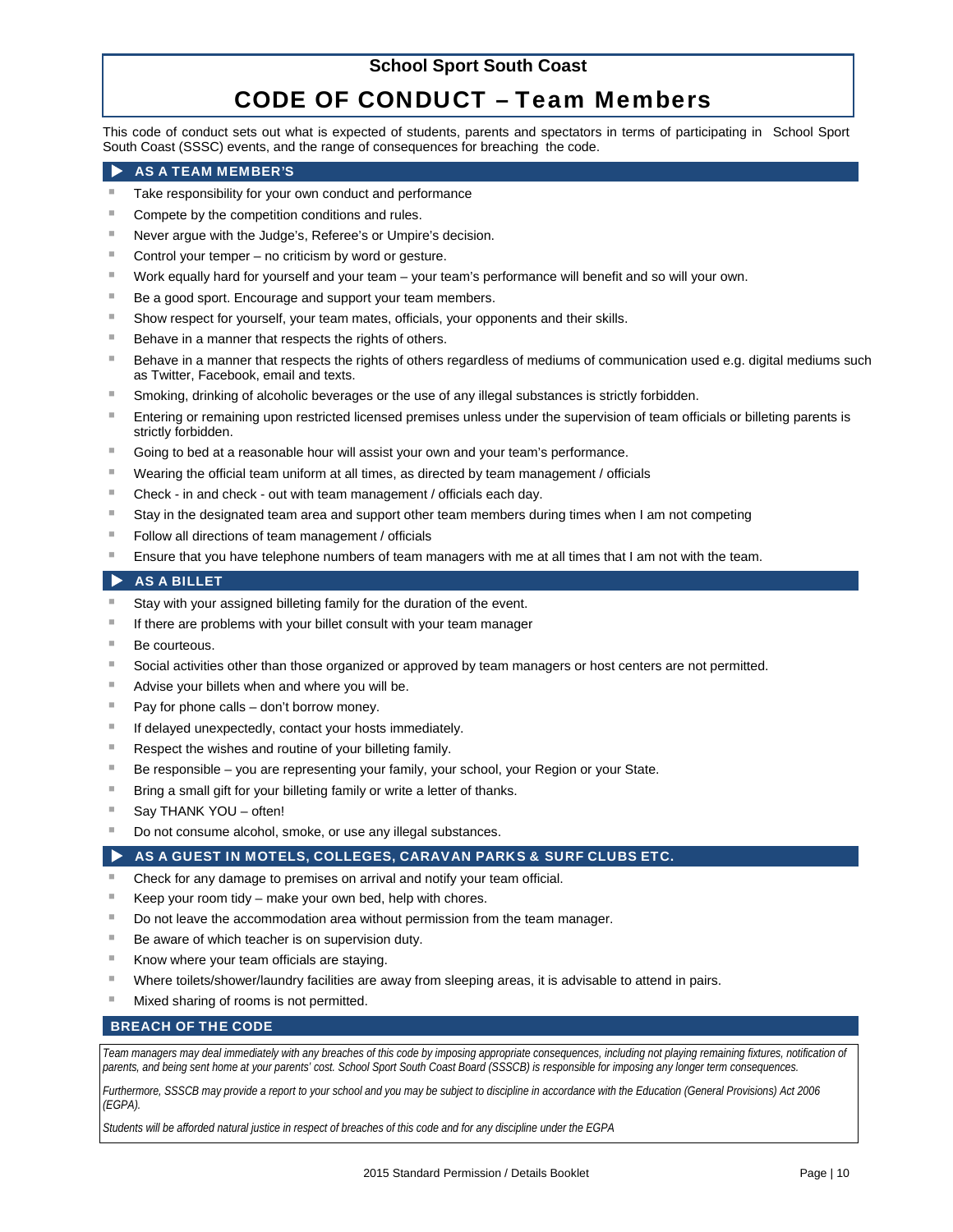### CODE OF CONDUCT – Parent's & Spectators

This code of conduct sets out what is expected of students, parents and spectators in terms of participating inSchool Sport South Coast (SSSC) events, and the range of consequences for breaching the code.

#### PARENT'S CODE OF CONDUCT

- Cooperate with the school to achieve the best outcomes for your child
- Support team and event officials in maintaining a safe and respectful learning environment for all students
- Maintain positive relationships with team officials regarding your child's learning, wellbeing and conduct
- Encourage participation by your children.
- **Provide a model of good sportsmanship for your child to copy.**
- **Be courteous and constructive in your communication with players, team officials, game officials and sport administrators.**
- **Encourage honest effort, skilled performance and team loyalty.**
- **Make any new parents feel welcome on all occasions**
- Do not interfere with the conduct of any events
- Do not interfere with any billeting arrangements. Once requested, you must accept the billet allocated by the host centre
- If you consider there are problems with your child's billet consult with the team manager
- Behave in a manner that respects the rights of others regardless of mediums of communication used e.g. digital mediums such as Twitter, Facebook, email and texts.

#### SPECTATOR'S CODE OF CONDUCT

- **Demonstrate appropriate social behaviour**
- Remember children play for enjoyment. Don't let your behaviour detract from their enjoyment
- **Let game officials conduct events without interference**
- Support skilled performances and team play with generous applause
- **E** Demonstrate respect for opposing players and their supporters
- Behave in a manner that respects the rights of others regardless of mediums of communication used e.g. digital mediums such as Twitter, Facebook, email and text .

#### BREACH OF THE CODE

*Team managers and event organisers may deal immediately with any breaches of this code by warning offenders about their conduct, asking offenders to leave venues, and calling police to intervene where necessary. Queensland School Sport is responsible for imposing any longer term consequences such as written warnings, or barring attendance at future events for a period or indefinitely.* 

Parents and spectators should note that it is an offence to insult (meaning "to treat insolently or with contemptuous rudeness, to abuse") an officer of a state *educational institution - Section 333 Wilful Disturbance, of the Education (General Provisions) Act 2006 (EGPA).* 

*Parents and spectators will be afforded natural justice in respect of breaches of this code and for any discipline under the EGPA*